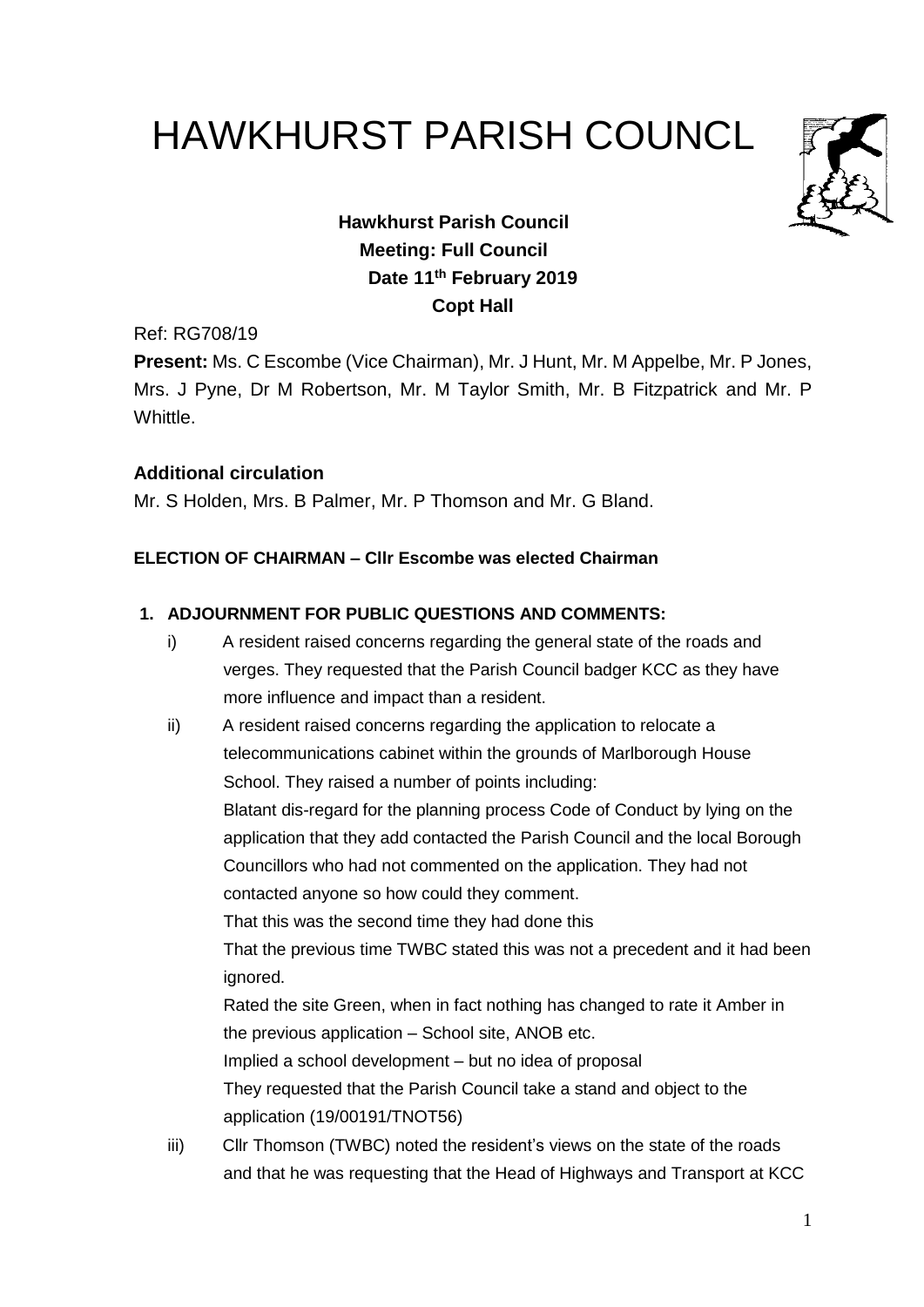join the Councillors on a trip around Hawkhurst so that he can realise the state of the roads and problems for himself.

- iv) Cllr Holden (KCC) update the meeting that KCC would be raising their portion of the Council Tax by just under 5%, 2.96% increase plus 2% additional for Adult Social care. They have severe budgetary pressure due to the escalating costs of adult social care and SEN – education and transport costs.
- v) KCC have support from the Government to the tune of £29m to support the county if a "No Deal" Brexit" occurs. The funding will support emergency work to M20, use of Manston airport etc.

Ongoing work with the HGV working group in rural areas, note 87% of HGV's go through Kent rather than deliver in Kent.

Happy to support Hawkhurst with Reclassification survey.

Cllr Taylor-Smith asked about ensuring any section 106 funding contributions from development in Hawkhurst are delivered in Hawkhurst rather than allocated elsewhere

Cllr Holden supported this view.

- **2. APOLOGIES AND REASON FOR ABSENCE:** Cllr Weeden away due to family bereavement and Cllr Blackman – unwell.
- **3. DECLARATION OF INTERESTS**: *To receive notice of personal interests, whether of a prejudicial nature or otherwise, in respect of items on this agenda, in accordance with the Council's Code of Conduct.*

Cllr Appleby regarding planning application 103

# **4. Co-option of a new Member**

Richard Lusty spoke about his background in retail and then as a Councillor at Maidstone Borough Council and Tenterden Town Council. He is keen to listen and support as required.

Cllr Jones asked about politics at Parish Council level and Richard responded that it should be independent but at Borough and County levels is was more political.

Richard Lusty was co-opted unanimously onto Hawkhurst Parish Council, he joined the meeting.

# **5. APPROVAL OF MINUTES:**

- 5.1 Approval
- i) The Council received and approved the Minutes of the Parish Council meeting held on 14<sup>th</sup> January 2019.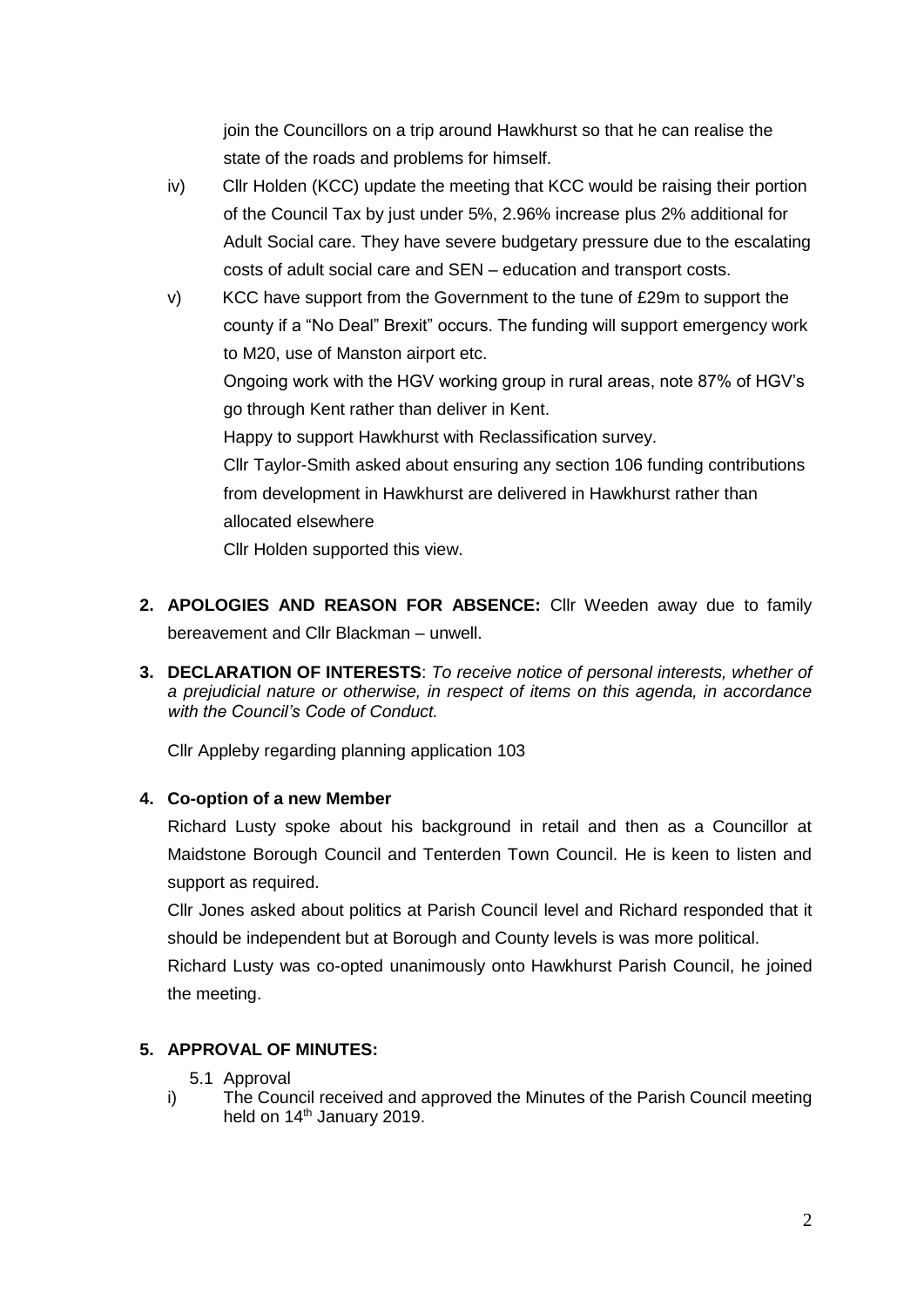- 5.2 To note
- i) The Council noted the minutes of the Land Committee minutes of the  $21<sup>st</sup>$ January 2019
- ii) The Council noted the minutes of Finance and General Purposes Committee 28th January 2019
- ii) The Council noted the Fete Committee notes

### **6. MATTERS ARISING FROM THE MINUTES**

i) Countryside Properties Ltd (14.1.19 – 7.VIII) – The Clerk updated the Council that Countryside Properties have donated £1,000 to the Legion – this has gone to the national centre rather than to Hawkhurst. In addition, they will be donating £300 to the War Memorial Fund for the ongoing cleaning and repair of Hawkhurst War Memorial. (note a £300 cheque arrived on 12.2.2019)

Cllr Jones confirmed that the funding although going to the national centre of the Legion has been recognized as coming from Hawkhurst.

Cllr Taylor-Smith queried the £1,000 as he recalled communications saying it would be split 50/50 between the legion and the War Memorial Fund. The Clerk to clarify.

## **7: Planning**

| 7.1 Planning Applications received: <b>TWBC Planning Portal</b> |  |
|-----------------------------------------------------------------|--|
|-----------------------------------------------------------------|--|

| <b>No</b> | <b>Application No</b> | <b>Proposal</b>                                                                                       | <b>Location</b>                                        |
|-----------|-----------------------|-------------------------------------------------------------------------------------------------------|--------------------------------------------------------|
| 99        | 18/03839/OUT          | <b>Outline Planning</b><br>application for erection<br>of up to 9 dwellings with<br>access considered | Land north of Santer House,<br>Red Oak, Hawkhurst Kent |

#### **Background:**

*Land owned by TWBC. Proposal is for 3 x 3-bed houses; 3 x 2 bed flats; 3 x 1 bed flats plus parking. All market housing.*

*Houses are two-storey. Flats are 1 x 3-storey block, with the lower ground floor sunk into the slope.*

*14 parking spaces = 2 each for 3 bed houses & 1 each for flats, plus 2 visitors. 6 bike spaces for the flats.*

*Land is currently undeveloped and the proposed development is both within and outside LBD.*

*Development would require licence for badger sett to be closed and destroyed. Comments from residents - 2 neither for or against, expressing concerns over parking and questioning the need for additional housing. 3 against - parking, badgers, suitability of road for access during construction, additional traffic etc.*

#### **Comments:**

We are disappointed to note that despite this application having been submitted by TWBC for land owned by TWBC, the opportunity has not been taken to build social housing, which is much needed in Hawkhurst.

This application complies with Hawkhurst's NDP to the extent that the proposed development is for less than 10 houses, on a greenfield site contiguous with edge of existing developed parts of the parish (HD1a). However, this site is not within walking distance of local shops and facilities and does not appear to have addressed paragraph 7.15 of the NDP, which requires development on or near the edge of the built-up area to encourage public access to the countryside beyond. The proposal is for an extension to the present cul-de-sac, with the block of flats effectively being the end point.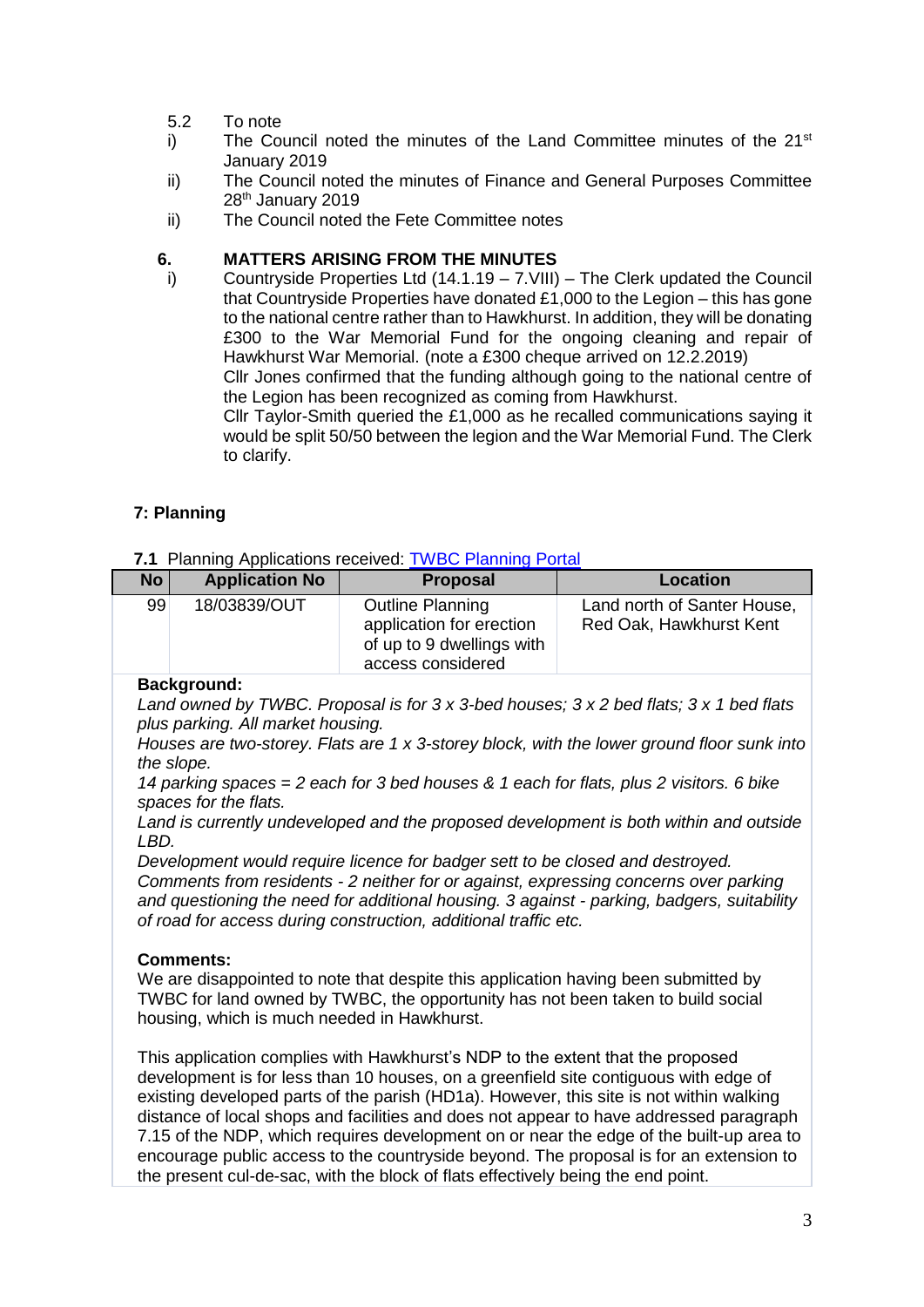We note that the proposed housing mix is in line with the requirement for smaller properties identified in HD2, and is fully compliant in terms of inclusive access as per HD3.

As an outline planning application, we appreciate that designs are only indicative, but we welcome the proposal to comply with HD4 by including vertical elements such as projecting bays/dormers. We have, however, noted the absence of chimneys, another requirement of HD4, which we would expect to be addressed at a later stage, were this outline application to be given approval.

We share residents' concerns about parking. The proposed 14 spaces for parking for the new development is inadequate considering the location of this site - occupants will be reliant on cars to access local shops, schools etc. The current parking provision in this area is inadequate. Red Oak is already congested with cars parked along the road, blocking pavements etc. This situation would be exacerbated by additional development unless proper consideration is given to ensuring appropriate parking for both current and future residents.

We are also concerned by the proposal to close/destroy an active badger sett as part of this development. Paragraph 170 of the NPPF requires planning decisions to contribute to and enhance the local environment. According to paragraph 172 "*the conservation and enhancement of wildlife"* is an important consideration in the AONB. The requirement to destroy a well-used badger sett cannot be considered to conserving and certainly not enhancing our local wildlife. From the badger survey, it would appear that the badger sett is located in a fairly contained area of the development site. Therefore, surely it would be possible to limit development on the site to an area that would not impact on the badger sett? Furthermore, we note the Conservation Officer's concerns that the applicant has not given sufficient consideration to the impact on the historic environment.

Councillors concerned about impact on car parking

#### **Conclusion:**

As it stands, we are **opposed** to this development for the reasons outlined above. However, we appreciate there are positive aspects to this application, namely a proposal for a limited number of dwellings of the size needed in the village. There will no doubt be further discussion between the planners and the applicant. We would like to be kept informed throughout this process as we would be minded to view more favourably an application that addressed our concerns with regard to social housing, the impact on the environment/wildlife and the importance of providing adequate car parking for all current and future residents of Red Oak. We would like this application to be referred to the **Planning Committee**.

**Vote**: Favour 0, Against 9, Abstain 1 (RL) **Decision: Council opposes application**

| 100 | 18/03735/ADV | New fret cut painted<br>timber lettering applied<br>to existing timber<br>grounds for main fascia<br>sign. Refurbishment, re-<br>painting and re-instating | 4 Colonnade, Rye Rd,<br>Hawkhurst TN18 4ES |
|-----|--------------|------------------------------------------------------------------------------------------------------------------------------------------------------------|--------------------------------------------|
|-----|--------------|------------------------------------------------------------------------------------------------------------------------------------------------------------|--------------------------------------------|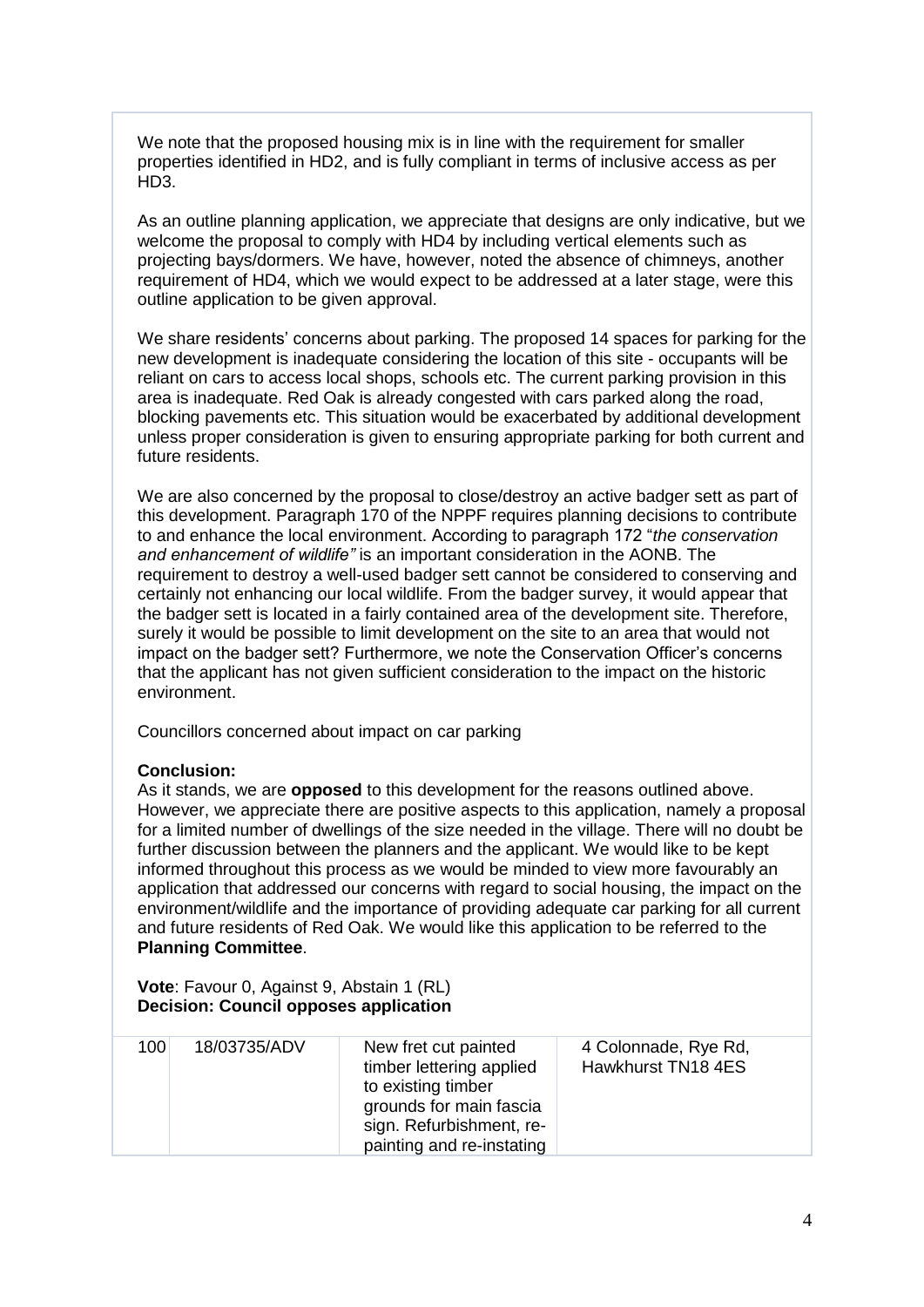| of existing lettering each<br>side at low level |  |
|-------------------------------------------------|--|
|                                                 |  |

#### **Background:**

*This proposal is for a new fascia sign for the bakers with the correct business name. Overall, it is broadly similar in design to the current sign. It will not be illuminated. No comments from residents.*

#### **Comments and Recommendation:**

Given that the sign is not illuminated and the proposal is in keeping with the existing, we would **support** this application.

**Vote**: Favour 9, Against 0, Abstain 1 (RL) **Decision: Council supports application**

| 101 | 18/03873/FULL | Erection of two storey /<br>part one and half storey Hawkhurst TN18 4RB<br>front/side extension,<br>canopied open porch<br>extension, and two<br>storey side / rear<br>extension with covered<br>balcony | Lakeside, Stream | Lane, |
|-----|---------------|----------------------------------------------------------------------------------------------------------------------------------------------------------------------------------------------------------|------------------|-------|
|-----|---------------|----------------------------------------------------------------------------------------------------------------------------------------------------------------------------------------------------------|------------------|-------|

#### **Background:**

Lakeside is outside the LBD. The property has previously been extended. The volume *was of the building in May 2001 was 737m<sup>3</sup> and has previously been extended to 1037m<sup>3</sup> . The proposed extension would result in a volume of 1617m<sup>3</sup> . H11 states that proposed development should be modest in scale. Figures given for guidance are approximately 50% increase in volume or 150m<sup>3</sup> whichever is greater up to a maximum of 250m<sup>3</sup> . No comments from residents.*

Councillors concerned property already extended and this extension would be too large.

#### **Comments and Recommendation:**

The property is situated outside the LBD, in a quiet rural lane in the AONB. Given the volume figures provided by the agent, this cannot be considered a modest extension. Consequently, it does not comply with H11. Therefore, we **object** to this application.

**Vote**: Favour 0, Against 10, Abstain 0 **Decision: Council opposes application**

| 102 <sub>1</sub> | 18/03980/FULL | Erection of single storey | Beacon House, Foxhole Lane, |
|------------------|---------------|---------------------------|-----------------------------|
|                  |               | extension                 | Hawkhurst Kent TN18 5DP     |

#### **Background:**

*The proposal is for a single-storey extension on an Edwardian style property built in the early 1900s. The supporting paperwork indicates that the total volume of all extensions to the property would be 35%. The proposal is for bricks to match existing brickwork, a zinc seamed roof and timber framed windows. Pre-application advice indicated the property was not listed and appears to have expressed concerns that the initial proposals were not sympathetic to the Edwardian house. The applicant is of the view that the inclusion of the parapet wall, zinc roof and traditional style roof lights address these issues. The pre-application advice is not available online, so we cannot ascertain whether this is the case. No comments from residents.*

**Comments and Recommendation:**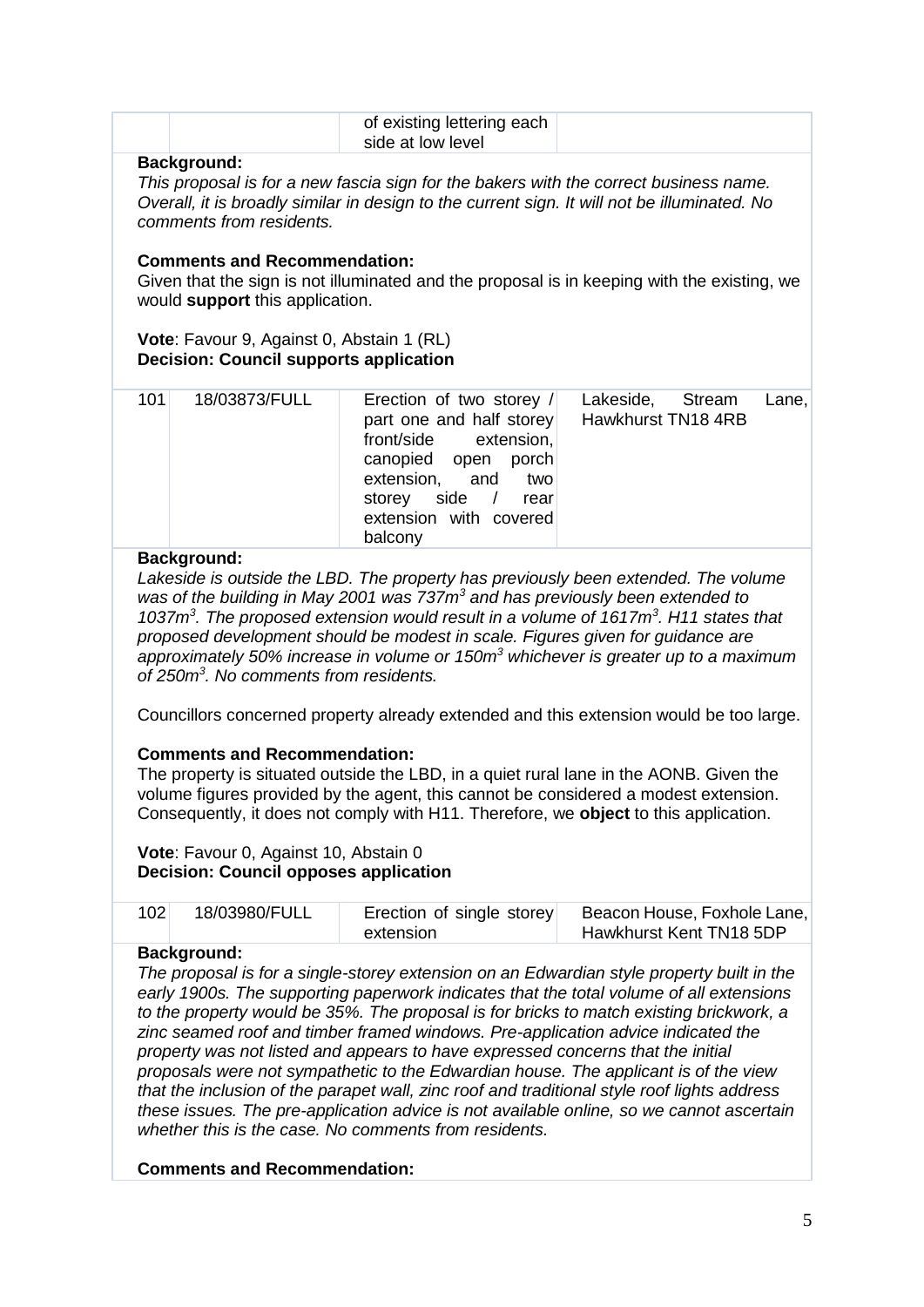The proposal appears to comply with H11. It does not appear to overlook neighbouring properties. The plans indicate that materials have been chosen to match existing. This is, therefore, in line with the requirement of HD4 of the NDP that extensions should be sympathetic to the host house.

We are, however, concerned about the pitched roof resulting in water draining onto the flat roof, but appreciate that this is not a material consideration. Therefore, we **support** this application assuming that this is now in line with the pre-application advice.

#### **Vote**: Favour 10, Against 0, Abstain 0 **Decision: Council supports application**

| 103 | 18/03636/FULL | Add pitched roof to<br>existing dormer window.<br>Remove redundant brick<br>chimney and roof over.<br>Replace a three-unit<br>window with a two-unit<br>window to allow the<br>installation of an en-suite<br>in the dormer window. Fit<br>a soil and vent pipe<br>externally next to the<br>dormer to then run<br>internally through the<br>kitchen and connect to<br>the existing drainage via<br>an inspection chamber. | The Coach House, Little<br>Fowlers Rye Road Hawkhurst<br>Kent TN18 5DA |
|-----|---------------|----------------------------------------------------------------------------------------------------------------------------------------------------------------------------------------------------------------------------------------------------------------------------------------------------------------------------------------------------------------------------------------------------------------------------|------------------------------------------------------------------------|
|-----|---------------|----------------------------------------------------------------------------------------------------------------------------------------------------------------------------------------------------------------------------------------------------------------------------------------------------------------------------------------------------------------------------------------------------------------------------|------------------------------------------------------------------------|

#### **Background:**

*The proposal is to replace a flat roof over a dormer with a pitched roof at the rear of the property. This does not appear to impact on neighbours. No comments from residents.*

#### **Comments and Recommendation:**

We **support** this application. However, it seems a shame when so much care has been taken to create symmetry with the dormer roofs to lose the symmetry of the dormer windows.

**Vote**: Favour 9, Against 0, Abstain 1 (MA) **Decision; Council supports application**

| 104 | 18/03865/FULL | Proposed replacement      | New Dwelling, Oylers Farm   |
|-----|---------------|---------------------------|-----------------------------|
|     |               | dwelling (revised scheme) | Attwaters lane,<br>Cottage. |
|     |               | to 18/022289/FULL)        | Hawkhurst Kent TN18 5AR     |

#### **Background:**

*This is a new application but is a revision to an application that we discussed in September. We objected to it but it was approved by TWBC. We objected because of the impact on the AONB. We felt that the proposal would be visually obtrusive* a*nd would have a negative impact on the AONB, therefore, not complying with LP1 of the NDP, which requires planning applications to demonstrate how proposals do not cause adverse visual impact on the landscape setting. We also felt that it did not comply with Paragraph 172 of the NPPF, which states that great weight should be given to conserving and enhancing landscape and scenic beauty in the AONB. The case officer's view was that the proposed dwelling was of an appropriate scale and design for the*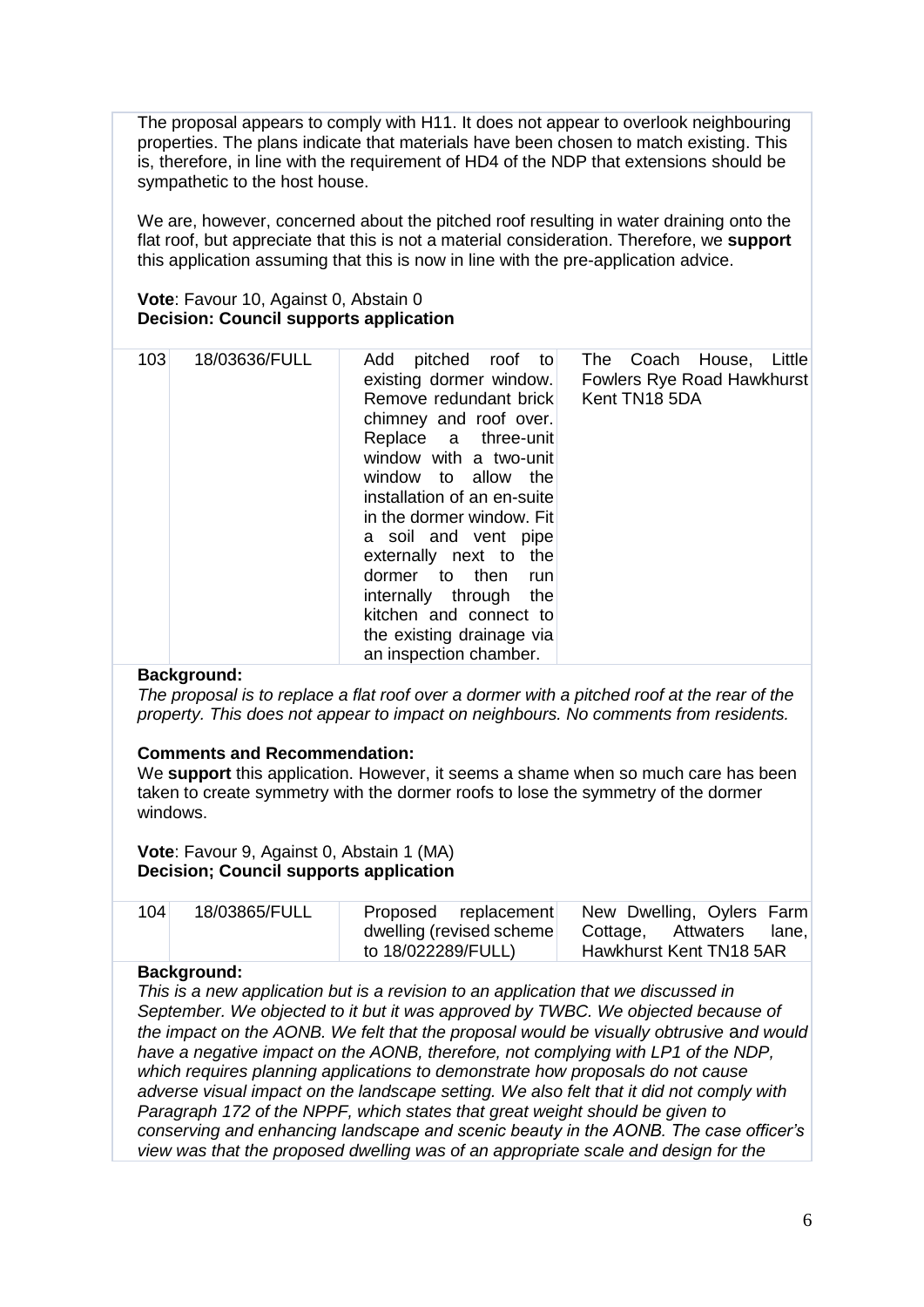*locality and was not to be considered visually intrusive or highly prominent in the area. We still disagree with this assertion.*

*We also commented that it did not comply with HD2 future housing mix. The case officer's reported indicated that a 2-bedroomed property was being replaced with a 3 bedroomed property, which was relatively modest in scale. And concluded that the proposal was not contrary to HD2. The changes will now make this a four-bedroomed property.*

*The changes in this application are all internal and there is no change to the mass or height of the proposed dwelling.*

*No comments from residents.*

#### **Comments and Recommendation:**

Despite the decision on the previous application, we still stand by our prior objections. We feel that this application has failed to demonstrate that the proposal will not have an adverse impact on the landscape setting as required by LP1. At present, there is a farreaching view out across the AONB. The proposed building will be higher than the existing bungalow and will, therefore, impact on the view. It does not enhance the landscape and scenic beauty of the AONB. The revisions in this application largely relate to internal layout and the proposed height and mass is staying the same. We **object** to this application.

#### **Vote**: Favour 4, Against 6, Abstain 0 **Decision: Council opposes application**

| 105 | 19/00025/FULL | Remove rear porch and Pinewood,<br>erection of single storey | Street,<br><b>High</b><br>Hawkhurst, Kent TN18 4JP |
|-----|---------------|--------------------------------------------------------------|----------------------------------------------------|
|     |               | rear extension                                               |                                                    |

#### **Background:**

*The proposal is for a single-storey extension at the rear of the property. This does not appear to impact on neighbours and will not be seen from the street. No comments from residents.*

#### **Comments and Recommendation:**

This is a modest extension within the LBD and the application indicates that materials have been chosen to match existing. This is, therefore, in line with the requirement of HD4 of the NDP that extensions should be sympathetic to the host house. We **support** this application.

#### **Vote:** Favour 10, Against 0, Abstain 0 **Decision: Council supports application**

| 106 | 18/03943/FULL | Removal of entrance<br>porch; erection of a<br>single<br>front<br>storey<br>extension with pitched<br>and tiled roof to enlarge<br>kitchen area and provide<br>utility room and extended<br>hall area | 24, Fairview, Hawkhurst TN18<br>4AF |
|-----|---------------|-------------------------------------------------------------------------------------------------------------------------------------------------------------------------------------------------------|-------------------------------------|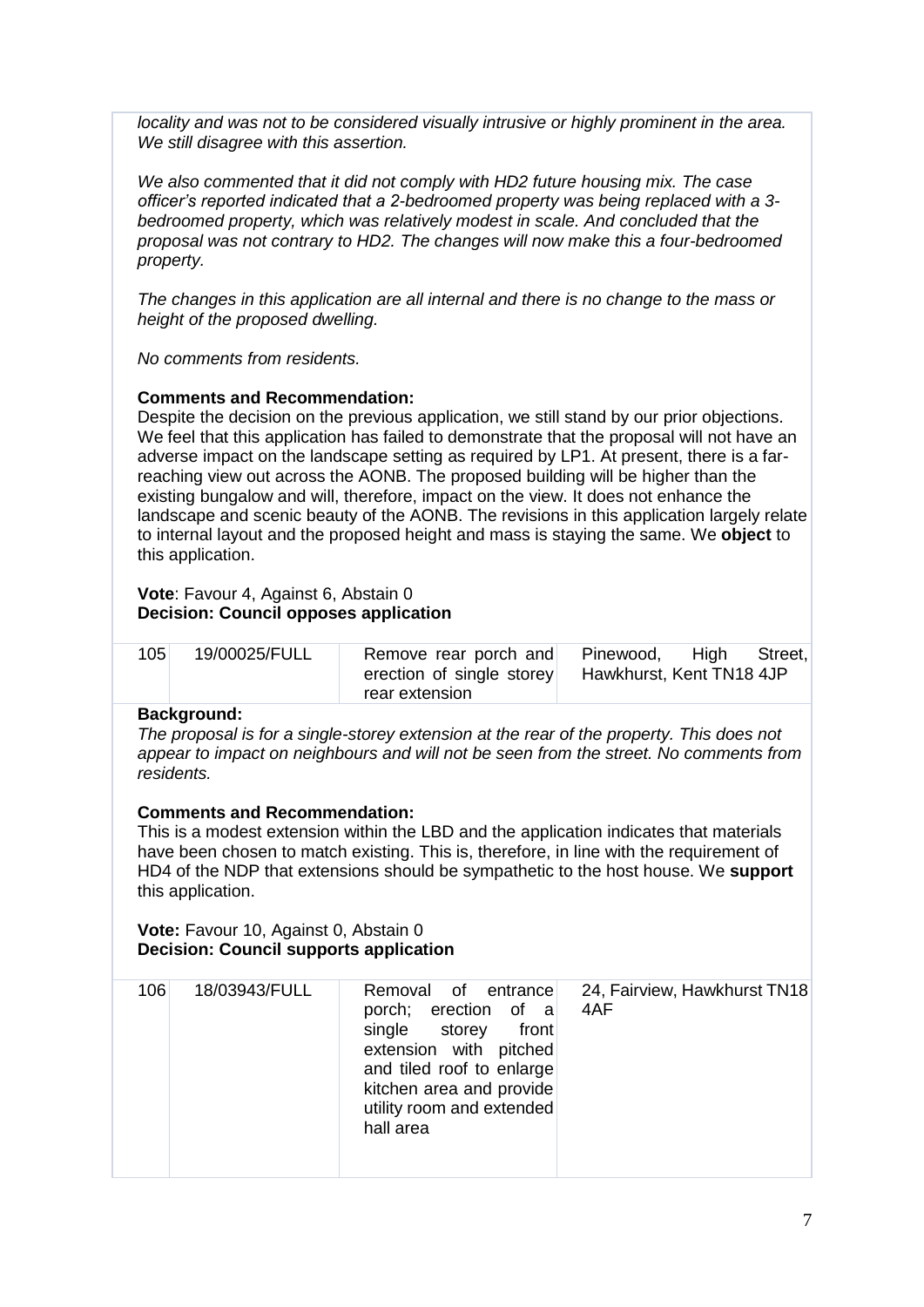#### **Background:**

*The proposal is for a single-storey extension at the front of the house. At present, none of the other houses have front extensions and they share a broadly similar design. Therefore, this would impact on the street scene. In addition, the proposal is for the extension to extend further forward than the current porch. No comments from residents*

One thing I noticed when I popped by to look at this was the houses are relatively narrow and the existing porches take up a significant proportion of the houses (perhaps, a third of the total frontage). I am worried about the neighbouring house on the left as their front window will be very close to the extension and will in effect be set back between their own porch and this extension. Having done a little further research, I note that the TWBC'<sup>s</sup> Alterations and Extensions supplementary planning guidance states that "front extensions are rarely acceptable." It also says the visual integrity of a terrace should not be compromised and that even a modest extension, such as a porch, can obstruct the outlook from adjacent windows of terraced houses. Clare.

#### **Comments and Recommendation:**

The proposal is to use materials to match existing, which complies with the NDP in terms of the extension being sympathetic to the host house (HD4). However, we are concerned that the proposed extension will run the full width of the house and will extend further forward than the existing porch. This will change the street scene. We **object** to this application. However, we might view it more sympathetically if the proposed extension were not forward of the line of the porches on this terrace.

**Vote:** Favour 0, Against 9, Abstain 1 (RL) **Decision: Council opposes application**

| 107 | installation | 19/00191/TNOT56 Proposed base station High Street, Hawkhurst, Kent<br>TN18 4JS |
|-----|--------------|--------------------------------------------------------------------------------|
|     |              |                                                                                |

#### **Background:**

*Apparently this is being moved at the school's request to allow for improved visibility splays for development. The box will be sited further back from the road and will be less obvious than it currently is.*

#### **Comments and Recommendation:**

We **support** this application. However, we are disappointed to see the reference to HPC having been sent information about this application and not responding. This is the second time we did not receive the information in relation to this mast etc.

Councillors recognised the resident's valid comments, but these were not grounds to turn it down on planning terms. Therefore, the Council will write a letter of complaint.

#### **Vote:** Favour 7, Against 2, Abstain 1 (RL) **Decision: Council supports application**

| 19/00038/FULL<br>108 | Demolition of attached<br>garage and erection of<br>two storey side extension | Meadow Lodge, Talbot Road,<br>Hawkhurst TN18 4LT |
|----------------------|-------------------------------------------------------------------------------|--------------------------------------------------|
|----------------------|-------------------------------------------------------------------------------|--------------------------------------------------|

#### **Background:**

*Planning permission for a two-storey extension was granted in 2017. However, this was based on a modification from the original application. The modification was made based*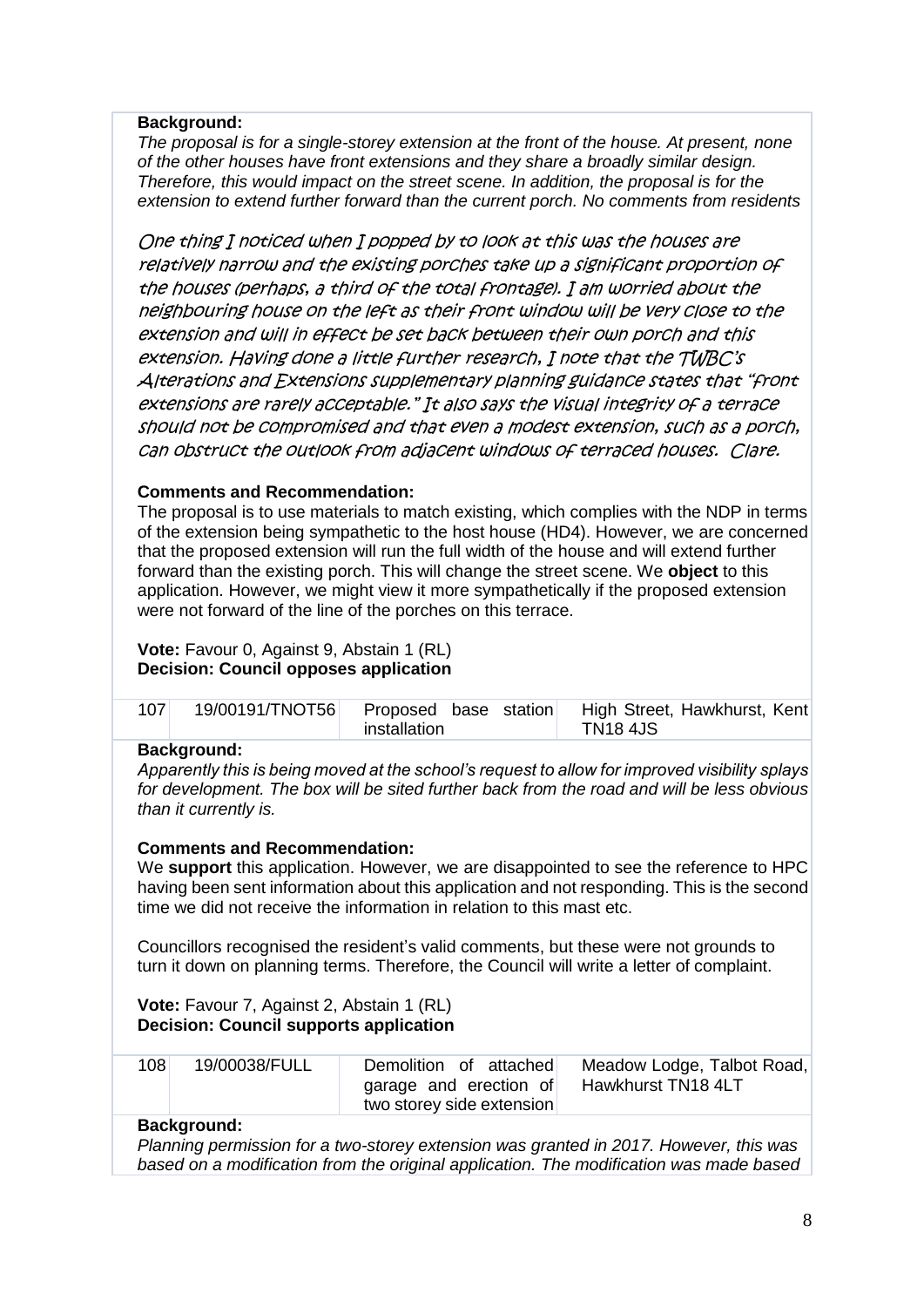*on advice by the planning officer at the time. The applicants feel that the original application looked better in terms of the street scene and are, therefore, submitting another application based on their original design. At the time HPC objected as they felt it was too close to the boundary.*

#### **Comments and Recommendation:**

We have **no comments** to make on this application. This was a decision made by the case officer and we don't see that there is sufficient difference between the two applications for us to comment.

**Vote:** Favour 5, Against 2, Abstain 1 (RL) no comment 2 **Decision: Council supports application**

7.2) Section 106 requests - Planning Advisory Group 8.2.2019 section 106 request report – see Matters for Discussion item 8.1.

7.3) Planning information, applications approved and refused by TWBC are on file

# **8. MATTERS FOR FURTHER DISCUSSION:**

## **8.1 Update on section 106 contributions report**

The Clerk introduced the paper the main points were;

- Section 106 falls under the Community Infrastructure Levy Regulations (2010)
- It is aimed at mitigating the impact of a development on the community
- The mitigation must be proportionate and appropriate
- A Section 106 agreement is a legal agreement between the developer and the planning authority (TWBC). They will be a condition of the Planning Permission.
- $\bullet$  It is important that we develop a list of requests see appendix A of this report this can evolve over time
- We can request financial contributions or land for services / projects that we deliver Playgrounds, sports fields, Community Hall etc.
- We can support partners such as TWBC, KCC or West Kent CCG in requesting contributions for areas such as Transport / Highway improvements, Medical Centre etc.
- Section 106 agreements often have a trigger point, say payment on completion of  $20<sup>th</sup>$ dwelling.
- We need to make the requests, in a timely manner, whether we support or object to the planning application.
- TWBC will hold any section 106 contributions for Hawkhurst until we are ready to deliver the project.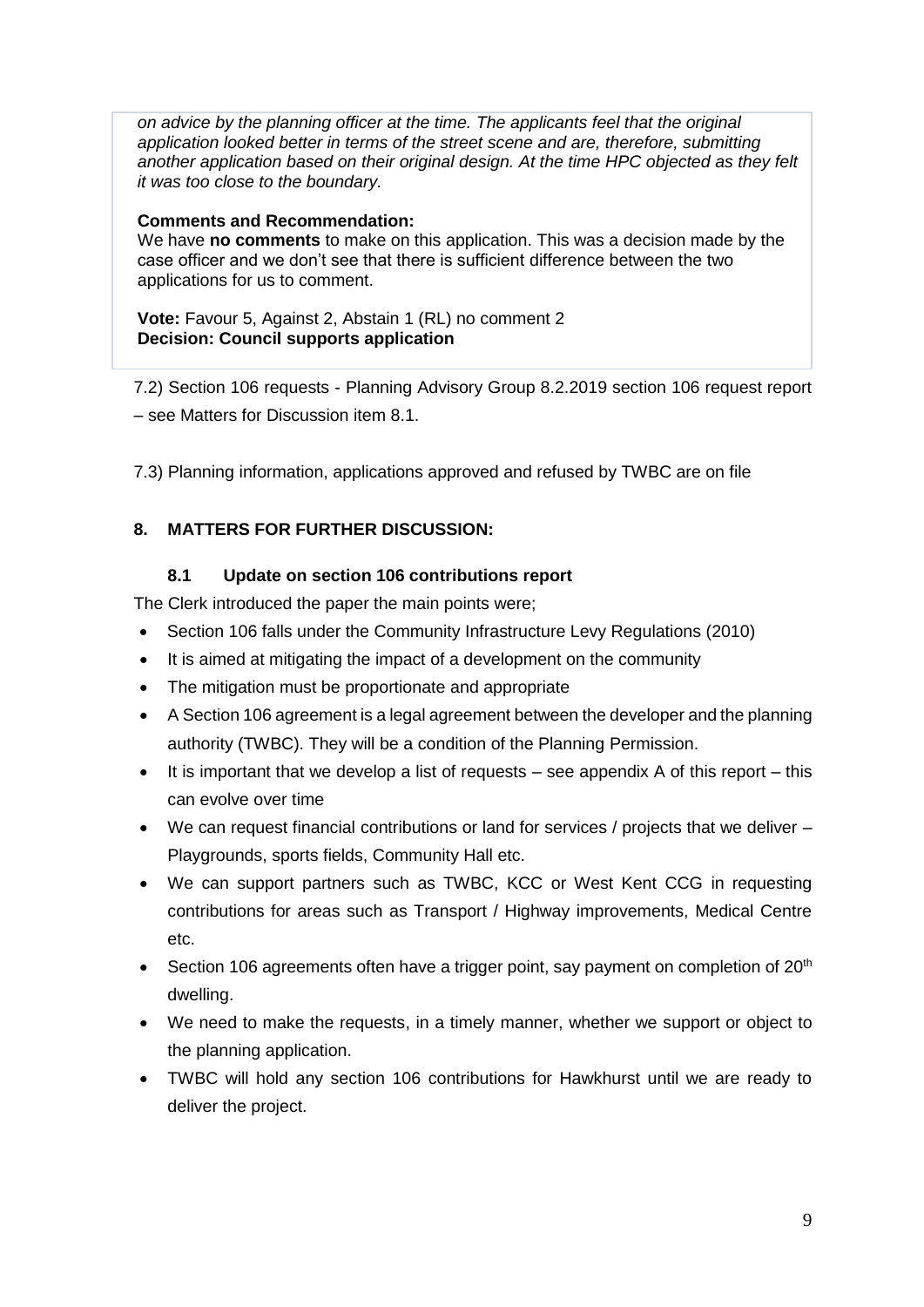Cllrs suggested that we include maintenance costs for car parks etc. within our calculations, that we need to either quotes or recent examples and a deliverable project.

Cllr Escombe proposed and Cllr Taylor-Smith seconded the motion below

- 1. That Hawkhurst Parish Council adopts the principle of requesting appropriate S106 agreements, whether we support or object to a planning application
- 2. That Hawkhurst Parish Council works with and supports stakeholders to maximise the community benefits of section 106 agreements in Hawkhurst
- 3. That the S106 agreement list attached in **appendix A** of this report is approved

The motion was approved unanimously

# **8.2 Community Hall Working Group report**

Cllr Whittle introduced the extensive report which had several parts:

Governance – It was felt that now have a location and we need to formalize and agree terms of reference (Appendix A) for the Community Hall Working Group so that it is in a strong position to move forward. Also three additional Councillors where required.

Outline brief – based upon consultation and best practice from elsewhere the group had liaised with the HCT 2018 to bring forward the draft brief (Appendix B) with the aim that architects are sought to report back with designs and estimated capital costing for summer 2019.

Indicative business plan – That liaising with HCT 2018 and based upon best practice an indicative business plan has been drafted and is set out in appendix C.

The discussion was very supportive of the approach and Councillors Payne, Fitzpatrick and Councillor Weeden joined the working group (Councillor Weeden was absent and if she decides not to join the group Councillor Taylor-Smith will join the group)'

The following motions were considered

- The Community Hall Working Group be formalized into a Committee of the Council (Proposed by Cllr Whittle and seconded by Cllr Escombe) – agreed unanimously.
- The Community Hall Working Group Terms of Reference are approved as set out in **Appendix A** of this report Council (Proposed by Cllr Escombe and seconded by Cllr Whittle) – agreed unanimously.
- The draft outline brief is approved as set out in **Appendix B** of this report and that architects are sought to report back with designs and estimated capital costs for summer 2019. Council (Proposed by Cllr Whittle and seconded by Cllr Escombe) – agreed by majority Cllr Appleby abstained
- That the indicative business plan is approved, as set out in **Appendix C** of this report, and that work starts on the Business Plan to report back to the Council in due course. Council (Proposed by Cllr Escombe and seconded by Cllr Whittle) – agreed unanimously.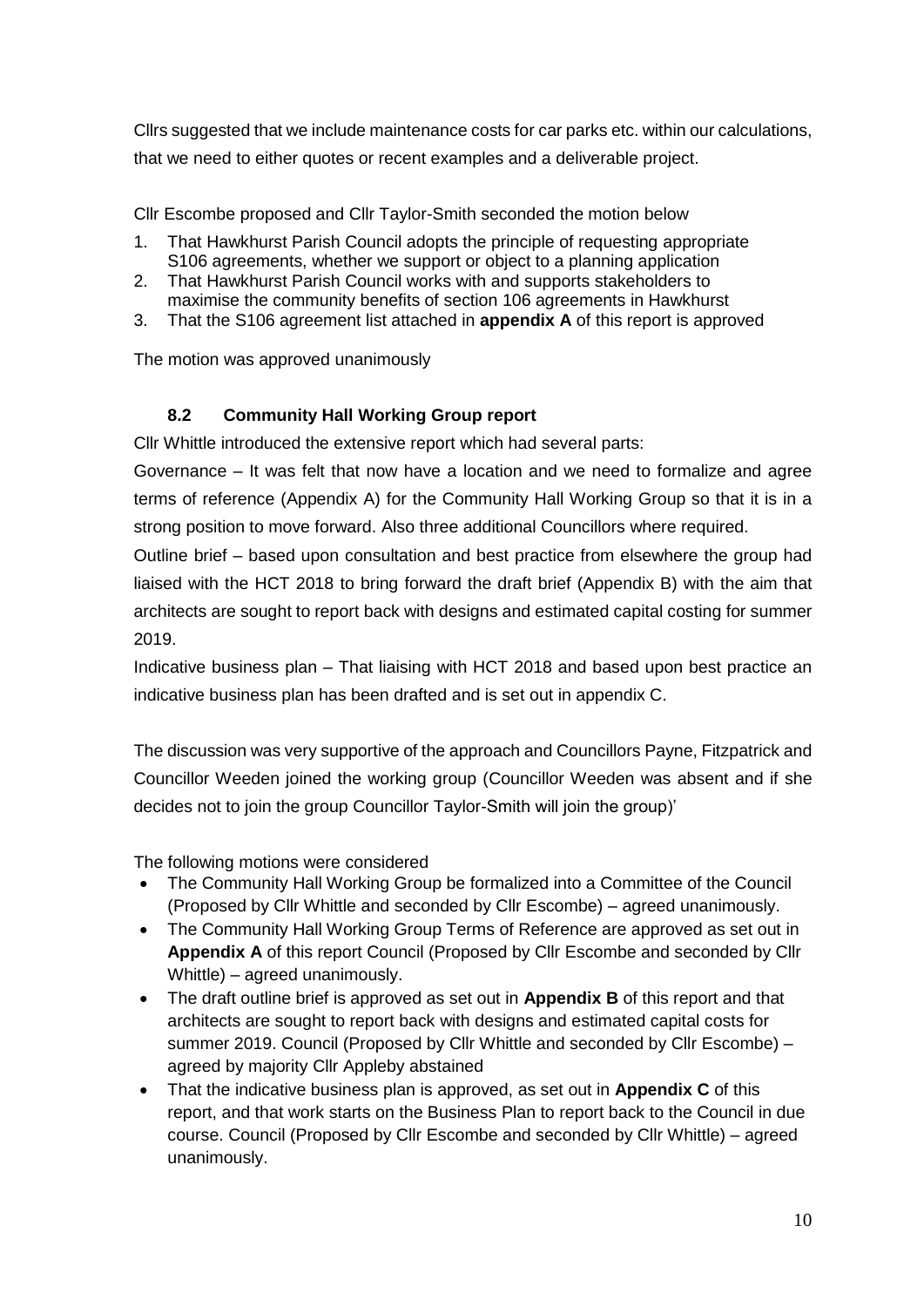The Community Hall Working Group report back with a project plan Council (Proposed by Cllr Whittle and seconded by Cllr Escombe) – agreed unanimously.

## **8.3 Hawkhurst Refill scheme report**

Cllr Appleby explained that the proposed scheme was a win / win as we could link into a national promotion scheme at no cost except for his time to lead the initiative locally and could if desired purchase a filter tap for the council facilities.

Cllr Whittle supported the scheme but was concerned we have not budgeted £1,000 to purchase a Brita filtered tap for Council premises. It was agreed that this should be added to the brief for the new Community Hall

Cllr Appleby proposed and Cllr Escombe supported the following motion: That Hawkhurst Parish Council support the water refill scheme in Hawkhurst and incorporate a Filtered Tap into the brief for the new community hall. The motion was approved unanimously.

# **8.4 Proposal: Extra Ordinary Council Meeting"**

That we call an 'Extra Ordinary Council Meeting' on Monday 4th March 2019 to complete the discussions on the Hawkhurst Parish Council Development Strategy (revised December 2016) and bring forward a new 5-year strategy for 2019-2024. The new 5-year strategy would come forward to the 11<sup>th</sup> March 2019 Council meeting for consideration.

## **Sponsors**

Proposed by Cllr Martin Taylor-Smith Seconded by Cllr Barbara Weeden

As Cllr Weeden was absent Cllr Escombe seconded the motion. It was agreed unanimously

## **8.5 Missing tree plaque report**

The Clerk update that meeting that we had found one name, but one name was still missing, Cllr Hunt suggested contacting the School as they were all based at the School.

It was unanimously agreed to replace the missing plaque and seek the last name.

## **9: REPORTS OF COMMITTEE CHAIRMEN AND UPDATES**

- i) Buildings (next meeting 25.2.19)
- ii) Land 21.1.2019 Cllr Robertson thanked everyone on the Land Committee for their time and hard work over the years, especially Anita Maxwell for all her hard work to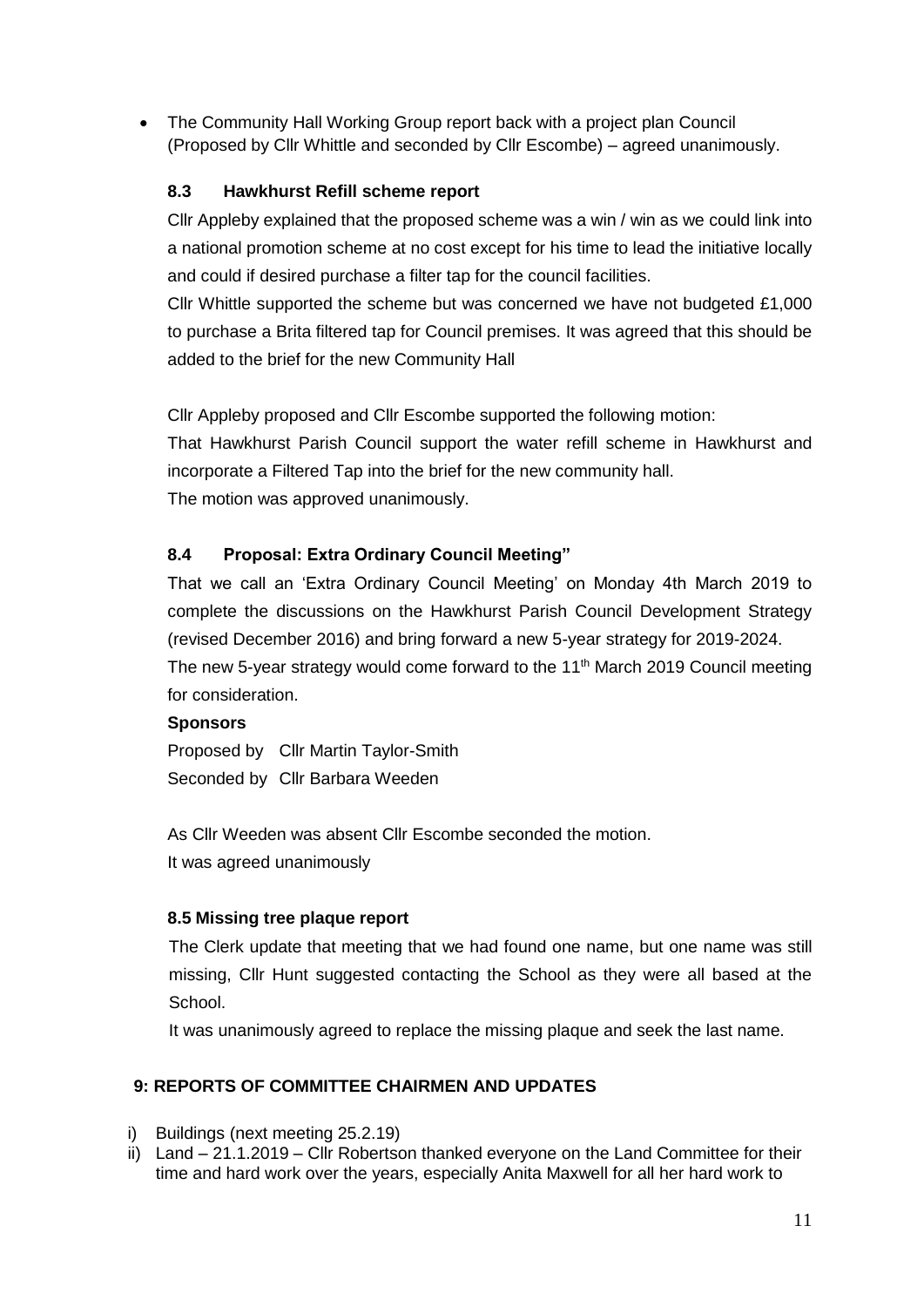deliver the actions. The Council took the opportunity to thank Cllr Robertson for all his hard work, he will be sorely missed but wished him all the best in his future projects.

- iii) Finance & General Purposes 28.1.2019 Cllr Escombe updated the Council that the focus was on the 5-year strategy to be discussed on  $4<sup>th</sup>$  March 2019. In addition, Cllr Escombe felt that it was important that whoever was the Council Chairman they should not Chair Finance & General Purposes.
- iv) Personnel 7.2.19 verbal update from Cllr Fitzpatrick who asked the Council to remember Peter Dartnell who sadly past away recently. Peter was an outstanding Councillor and Chairman who wanted the best for Hawkhurst and had the utmost integrity, he will be sadly missed.

The Committee discussed a revised Health and Safety Statement, Lone Working Policy and Councillor Introduction Programme and these will be brought to the next Council meeting. Also that Councillors need to give officers the time to do the work as we have a very heavy workload at the moment.

- v) Fete Committee note minutes of 30.1.19
- vi) Community Hall Working Group see matters for discussion
- vii) Transport and Highways verbal update by Cllr Appleby that work on Community Bus initiative is continuing and report will come back to Council.
- viii)War Memorial Project verbal update by Cllr Jones that project concluded and take off the agenda

#### **10: FINANCE**

#### INCOME AND EXPENDITURE DECEMBER 2018

| Accounts for payment              | £  | $9,675.84 - 11.02.19$  |
|-----------------------------------|----|------------------------|
| Payment received                  | £  | $2,264.00 - 28.12.18$  |
| <b>Net Expenditure</b>            | -£ | 7,411.84               |
| <b>Cambridge &amp; Counties</b>   | £  | 77,400.90 - 30.04.18   |
| <b>Cambridge Building Society</b> | £  | $75,201.05 - 31.12.18$ |
| <b>Lloyds Current</b>             | £  | $10,628.00 - 28.12.18$ |
| <b>Lloyds Access Reserve</b>      | £  | $85,256.90 - 28.12.18$ |

10.1 The Council unanimously agreed the payments schedule.

10. 2 The Council unanimously agreed the Account reconciliation

|               | <b>III. OUIIGSPUINGING</b>     |                         |                                                                                      |  |  |  |
|---------------|--------------------------------|-------------------------|--------------------------------------------------------------------------------------|--|--|--|
|               | <b>Date</b><br><b>Received</b> | <b>From</b>             | <b>Subject</b>                                                                       |  |  |  |
|               | 12.1.19                        | Mr. Lusty               | <b>Application for Councillor Vacancy</b>                                            |  |  |  |
| $\mathcal{P}$ | 22.1.19                        | A.B<br><b>Richards</b>  | Concern about planning application Red Oak -<br>18/03839/OUT                         |  |  |  |
| 3             | 25.1.19                        | Cllr<br><b>Blackman</b> | Resignation as Councillor due to work commitments                                    |  |  |  |
| 4             | 27.1.19                        | Mrs. R<br>McChesney     | Notification of Mrs. R McChesney stepping down from<br>Community Hall Working Group. |  |  |  |
| 5             | Various                        | <b>Residents</b>        | Complaints regarding lack of bins at Copt Hall                                       |  |  |  |
| 6             | 5.2.19                         | Ana Molinaro            | Seeking reduction in speed on Cranbrook Road.                                        |  |  |  |

#### **11: Correspondence**